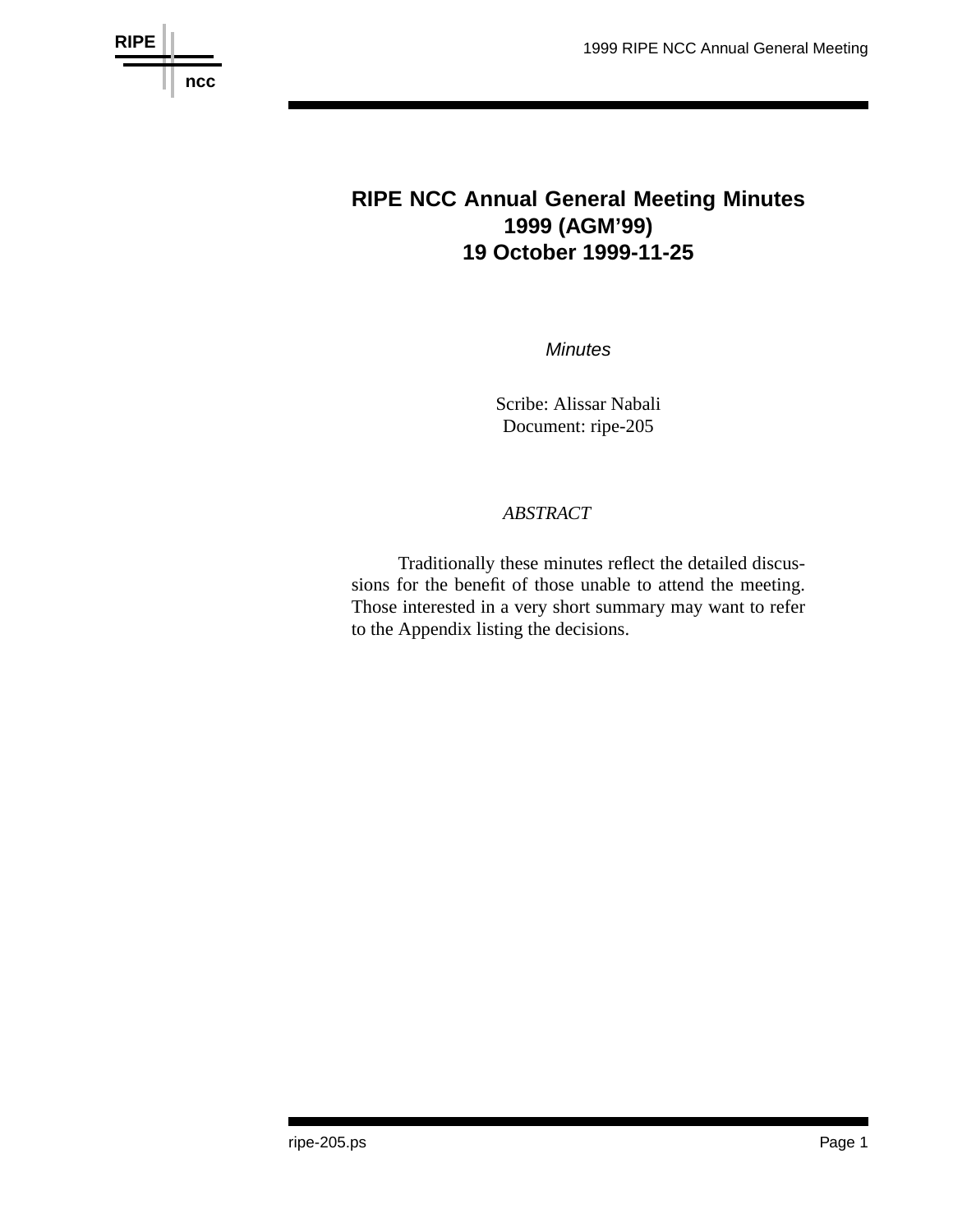

# List of Participants RIPE NCC AGM 1999

James Aldridge, EUnet Communications Services BV Lajos Balint, HUNGARNET Steve Barton, I S Products Limited Stephen Burley, UUNET Ali Badiel Drissa, ONATEL Tim Dimond, I S Products Limited Kees van Draanen, RIPE NCC Frode Greisen, Ebone Inc. Arjen Jansen, Glasshouse Business Network Sabine Jaume, Renter Daniel Karrenberg, RIPE NCC Theodoros Karounos, GR-NET S.A. Mirjam Kuehne, RIPE NCC Keith Mitchell, London Internet Exchange Kees Neggers, SURFnet bv Hans Niklasson, Tele2 AB Mike Norris, HEAnet Axel Pawlik, RIPE NCC Carsten Schiefner, TCP/IP GmbH - Contrib.Net Darren Taylor, Demon Internet Limited Nigel Titley, Level3 Communications International Wilfried Woeber, Vienna Univ. Computer Center - ACOnet

### DRAFT AGENDA

- 1. Welcome, Preliminaries, Approval of AGM'98 Minutes, Agenda
- 2.Operational Report by NCC Management
- 3.Financial Reporting:
- a.Approval of 1998 Financial Results
- b.Interim Financial Report Q3'99
- 4.Postponing 2000 Annual General Meeting
- 5.Activity Plan and Expenditure for 2000 (ripe-197)
- 6.Charging Scheme (ripe-198)
- 7. Report from the Executive Board
- 8.RIPE NCC Executive Board Elections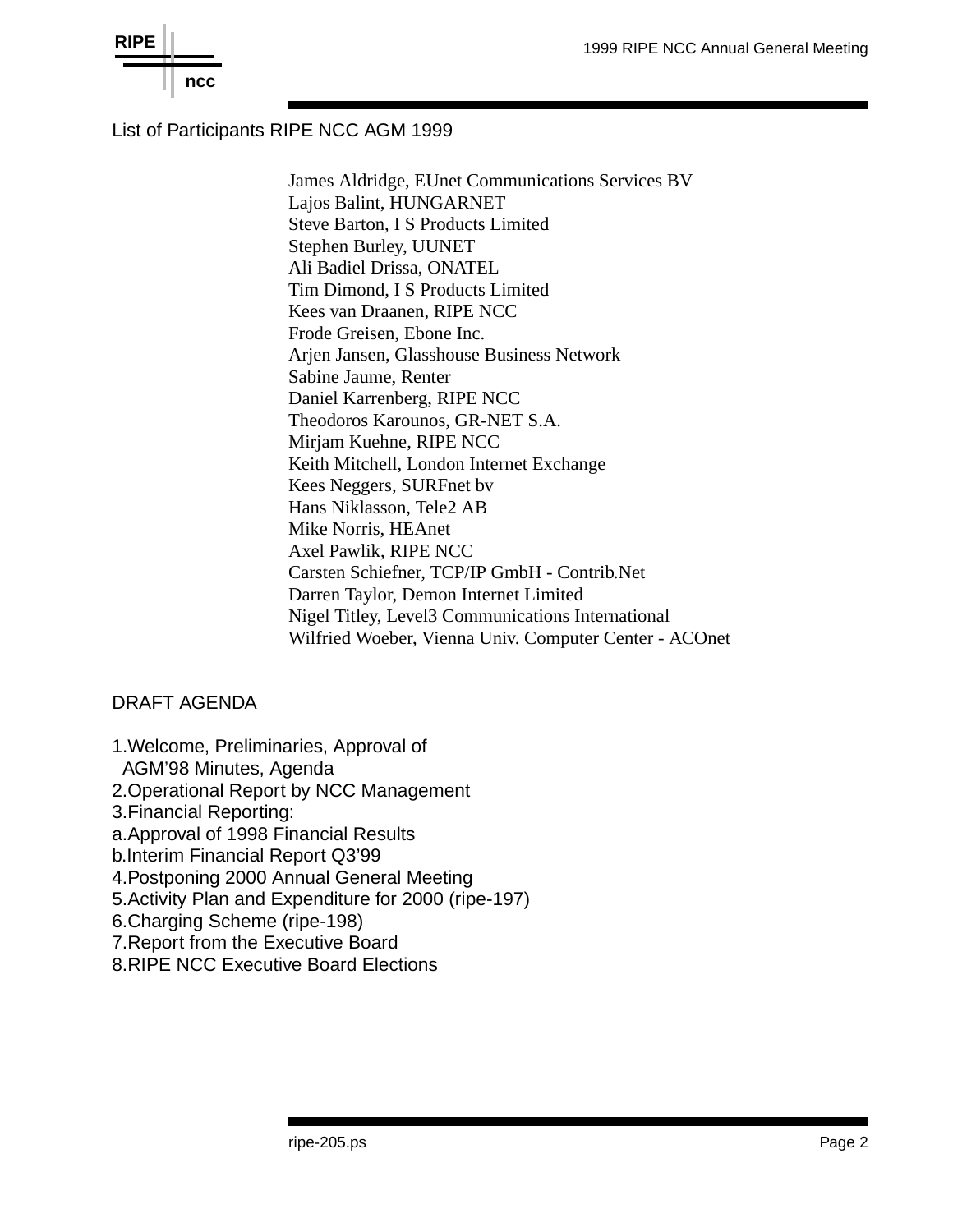# 1. Welcome, Preliminaries, Approval of AGM'98 Minutes, Agenda

Keith Mitchell, chairman of the RIPE NCC Executive Board, and as such statutory chair of the meeting welcomed all attendees and introduced Axel Pawlik, the new Manager Director of RIPE NCC. He also announced receiving an apology from Mr. Daniele Bovio, a candidate for the Executive Board, who could not be present. The Chair proposed to review the proposed agenda and asked participants to suggest amendments or query agenda items. No amendments or questions were raised and the agenda was fixed.

# 2. Operational Report by RIPE NCC Management

Mirjam Kuehne, RIPE NCC Head of External Services, provided an overview of operations and services covering the period October 1998 through to October 1999.

The presentation can be found at:

http://www.ripe.net/meetings/contrib/agm99/ncc-status/

- 3. Financial Reporting:
- a.Approval of 1998 Financial Results

The audited Financial Statements for 1998 have been approved by the RIPE NCC Executive Board and have been available on the RIPE NCC servers for six months. To date, no comments have been received. The general meeting approved the 1998 audited financial results.

#### b. Interim Financial Report Q3'99

Kees van Draanen presented the financial results up to the third quarter of 1999. He stated that the results were interim, unaudited and based on accrual accounting. The RIPE NCC Q3'99 financial results presentation can be found at:

http://www.ripe.net/meetings/contrib/agm99/financial/

#### 4. Postponing 2000 Annual General Meeting

Article 14.2 of the RIPE NCC Articles of Association states that a general meeting be held within six months after the financial year close to approve the audited financial statements, unless the period in question is extended by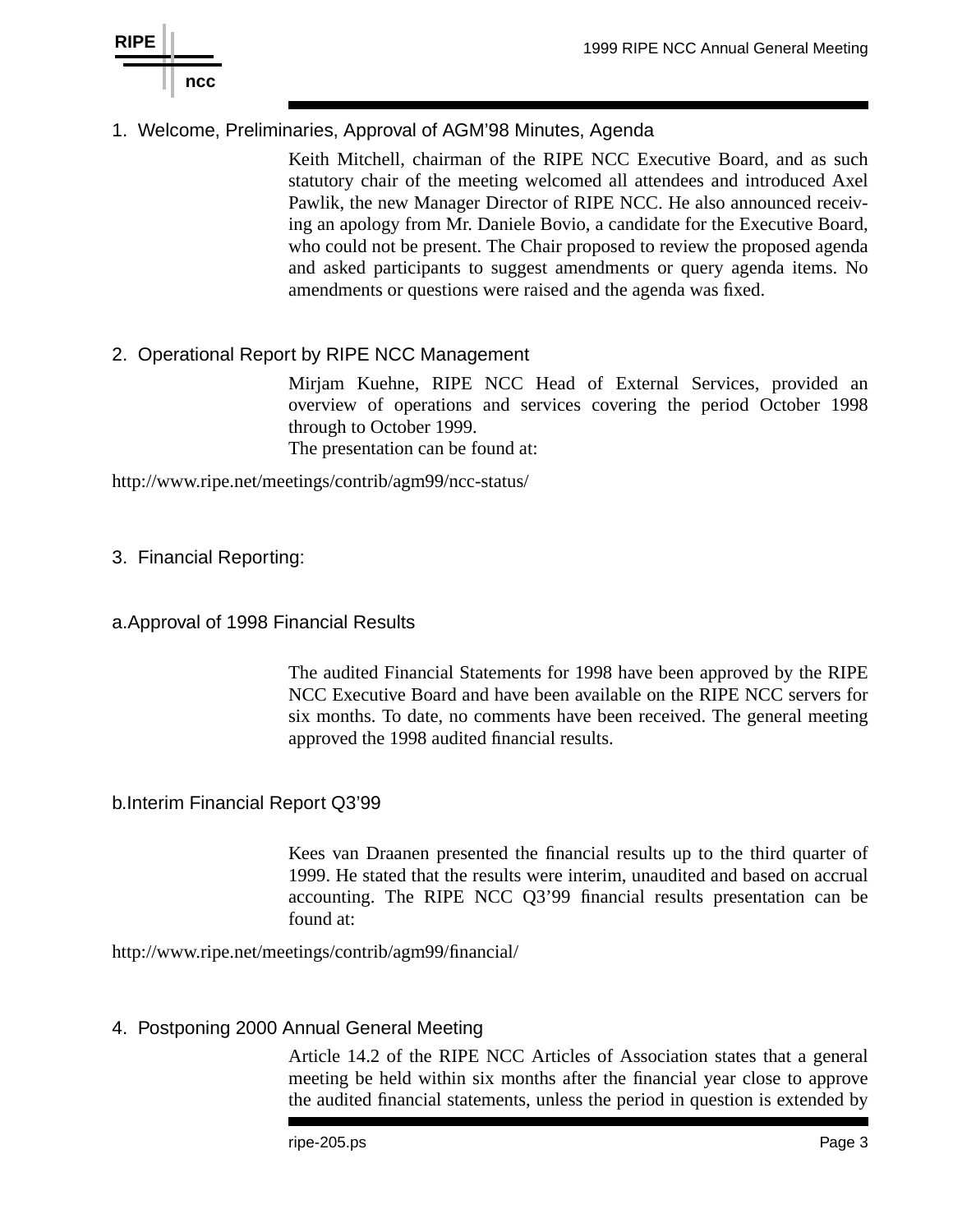

the Annual General Meeting. Traditionally meetings are held in autumn to review the activity plan, budget and charging scheme for the subsequent operating year.

The formal resolution:

"As no special circumstances are foreseen the general meeting proposes to extend the period to approve the audited financial statements 1999 as stated in article 14.2 of the RIPE NCC Articles of Association to 31 October 2000. The board shall send the audited financial statements to the members upon receipt of the auditors final report and audited financial statements." The motion was passed unanimously by the meeting participants.

# 5. Activity Plan and Expenditure for 2000 (ripe-197)

The RIPE NCC Activities & Expenditure 2000 document can be found on the RIPE NCC Web site at:

http://www.ripe.net/docs/ripe-197.html

Mirjam Kuehne and Kees van Draanen presented the RIPE NCC Activity Plan and Expenditure for 2000. The presentation can be found on the RIPE NCC Web site at:

http://www.ripe.net/meetings/contrib/agm99/activity-plan/

Discussions resulting from the presentation were as follows:

Stephen Burley asked about the eventual charging scheme for the Test Traffic Measurement service. Daniel answered stating that the RIPE NCC will probably have 2 kinds of members, the first would make use of Registration Services and the second would use Test Traffic Services or both. We need to investigate how to make the Test Traffic Service useful for those who do not participate directly. Stephen Burley asked if the RIPE NCC had a definite date proposed for a payment scheme for those members who do not wish to make use of this service. Mirjam stated that the RIPE NCC will investigate the charging scheme during the 2000 operating year in order to propose a charging scheme defining both services for 2001. This issue will be further discussed in the Test Traffic Working Group and at RIPE Meetings.

Mike Norris asked about the level of charges expected for users of the Test Traffic Service in 2001. This year's expenditure or the project is ECU300k and in 2001 the expenditure is expected to be of the same order of magnitude. Daniel stated that his personal goal is to reach about 100 serious users by 2001. So the charges would be on the order of ECU3000 per user per year; probably less once more users join.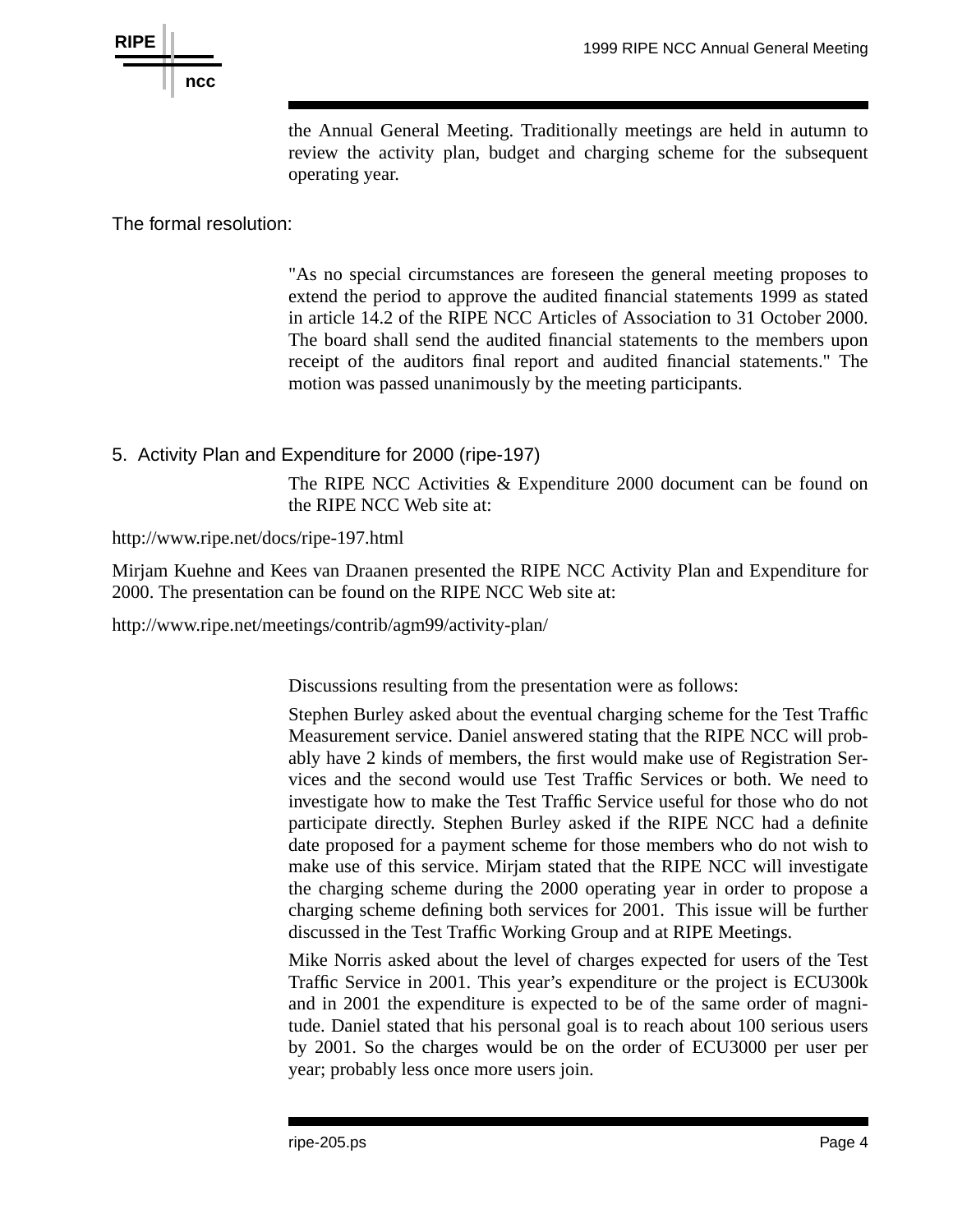

Hans Niklasson referred to the announcement of additional training courses for RIPE NCC members in 2000 and asked what the time frame would be for delivering such courses.

Mirjam answered that a need for additional courses and courses with a different focus was clearly stated in responses to the RIPE NCC membership questionnaire conducted in December 1998. What exactly the new courses will entail will be discussed with the membership. We obviously need to make sure courses that fall into the responsibilities of the ISPs are not provided by the RIPE NCC. Hans Niklasson also asked how the additional course would be financed. Kees said that the plan is to cover the costs with the initial signup fees charged to each member.

Ali Badiel Drissa asked if the training course material could be made available electronically, as many LIRs find it too expensive to travel to the courses. Mirjam pointed out that the Training Course material has always been available on the RIPE NCC web servers under:

http://www.ripe.net/lir/courses/index.html

New handouts and material is being developed and these will also be posted on the web site. The RIPE NCC has tried to organise meetings in African countries but unfortunately had to cancel them for various reasons, also due to lack of interest. The RIPE NCC constantly monitors its new and present membership to plan upcoming courses.

Lajos Balint asked what the 500 KEU reserve in the Budget is intended for? Kees van Draanen stated that this amount is a best guess of activities that cover additional Co-ordination Activities including costs to ICANN, the setup and operating costs of the ASO Address Council as well as resources to make the RIPE community's policies and point of view better known. The formal resolution:

"The general meeting adopts the activity plan and budget for the year 2000."

The General Meeting unanimously adopted the RIPE NCC Activity Plan and Budget for the 2000 operation period.

6. Charging Scheme (ripe-198)

Kees van Draanen presented the proposed Charging Scheme 2000 document to the participants. In the proposal presented by Kees a small registry is charged 2400 EUR, a medium registry 3350 EUR and a large registry 4,400 EUR

The draft 'RIPE NCC Charging Scheme 2000' (ripe-198) and fee schedule is available on the RIPE NCC Web site at: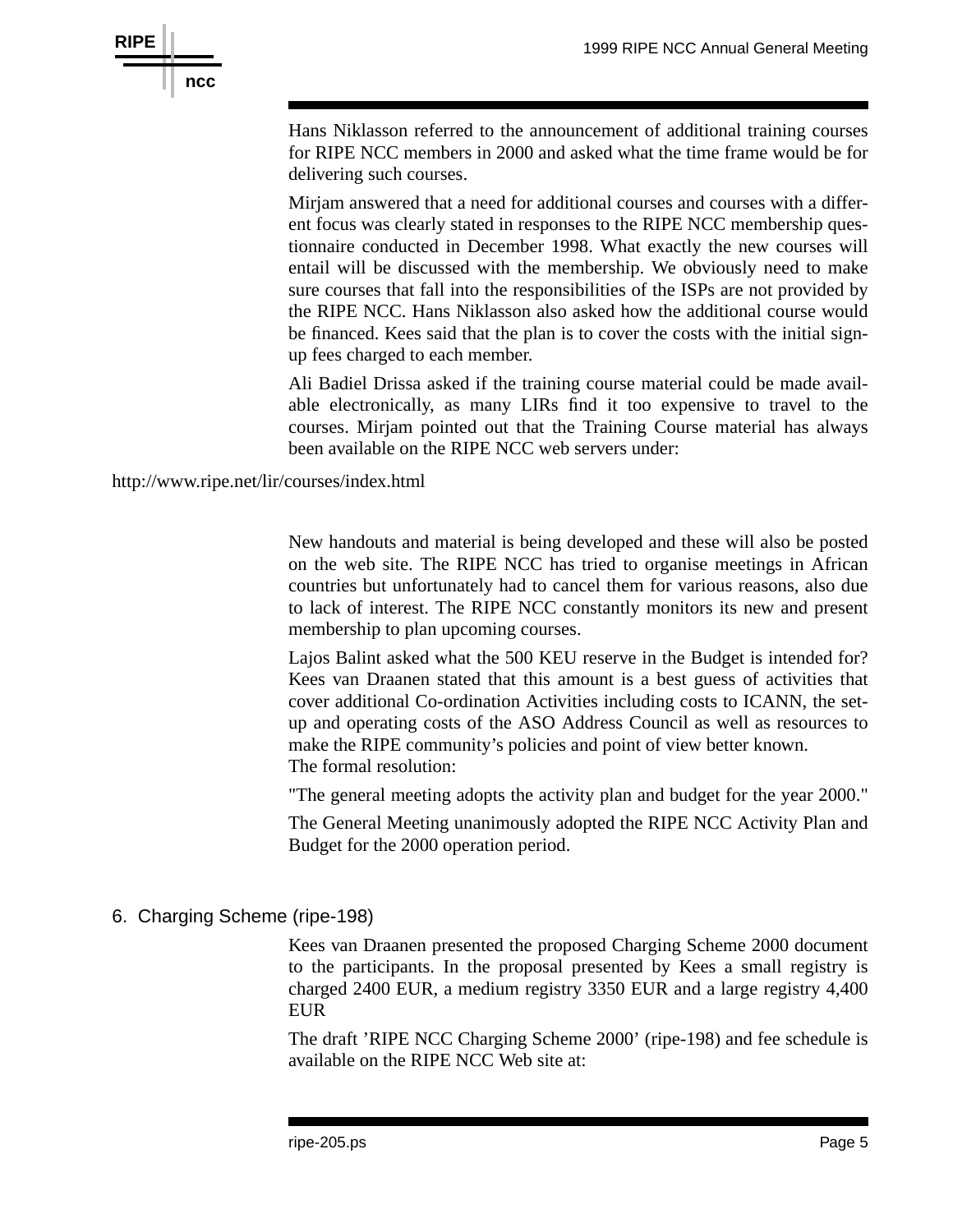http://www.ripe.net/docs/ripe-198.html

The board proposes to continue using the charging scheme successfully used over the last years.

The formal resolution:

"The general meeting resolves to continue using the current charging scheme and adopts the year 2000 fee schedule."

The General Meeting decided to continue using the current charging scheme and unanimously adopted the 2000 (ripe-198) fee schedule.

### 7. Report from the Executive Board

Keith Mitchell gave a Report on the Executive Board activities in the period from November 1998 to October 1999 .br The Executive Board presentation can be found on:

http://www.ripe.net/meetings/contrib/agm99/executive/

# 8. RIPE NCC Executive Board Elections

The term of Kees Neggers expires on 12 November 1999. Candidates for the Executive Board can be nominated according to article 7 of the RIPE NCC Articles of Association.

Nominations for the RIPE NCC Executive Board included Nigel Titley, Kees Neggers and Daniele Bovio. In the first round of voting, Nigel Titley received 29 votes, Kees Neggers 17 and Daniele Bovio 3. A second vote was taken to fill the remaining seat on the board. In the second round Kees Neggers received 43 votes and Daniele Bovio received 6 votes.

Nigel Titley and Kees Neggers were elected to the RIPE NCC Executive Board.

Wim Vink, on behalf of the Executive Board thanked Keith Mitchell for his service on the Board. Keith Mitchell thanked the members for their confidence in the Executive Board and he also thanked the Executive Board for their commitment and good work.

# 9. Closing

With no further business to discuss, Keith Mitchell formally closed the meeting.